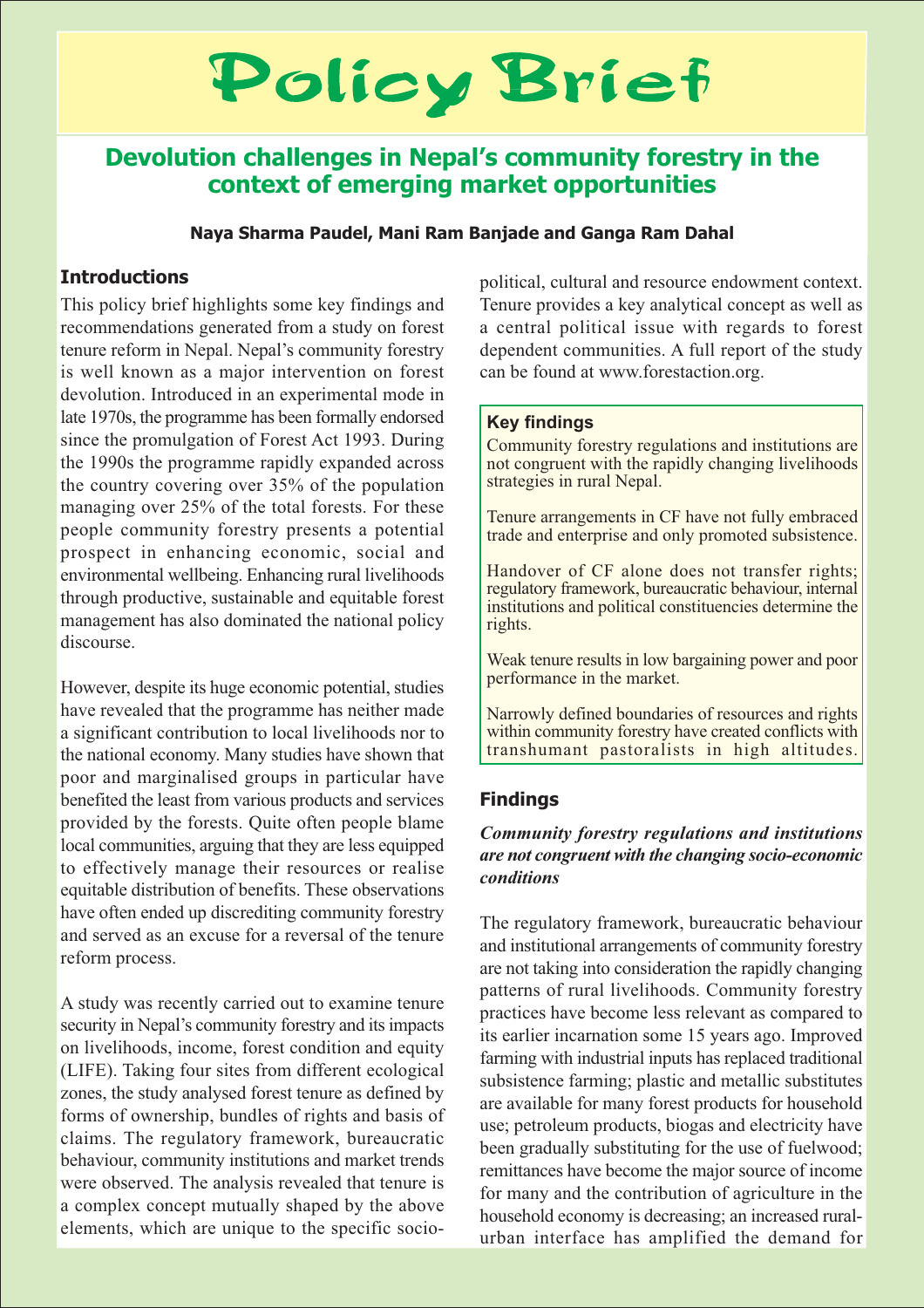

cash and exerted pressure on resources. Remittances have become the major contributor to the household economy. As a result preference and demands on diverse forest products and services have changed. While pressure on commercially valuable timber and NTFPs has increased, demand for many traditional products (fodder and fuelwood) has decreased among certain social groups. The CFUGs and other community forestry institutions are slow to respond to these changes. The legal and regulatory frameworks also provide little flexibility to adapt the preactices to suit the changing use patterns, and forest technicians have shown little interest in adapting management interventions to satisfy new demands. Many groups are operating under operational plans prepared about a decade ago, and are less relevant to the current needs. The regulatory framework and institutional arrangements are less responsive to emerging market opportunities such as ecotourism, payments for environmental services and carbon trading in the context of climate change.

### Regulatory framework is biased against trade and enterprise development

A close examination of community forest policy and practice shows that the tenure arrangement largely promotes subsistence. Once the forest is handed over to a registered group, use of diverse forests products (fodder, fuelwood, medicinal herbs, leaves, even timber) is allowed to that group for subsistence purpose. The regulatory framework and institutions are however designed to discourage any trade or enterprise in forest products or services. The regulations, guidelines, circulars from various levels of forest authorities often restrict communities from being involved in any kind of trade, marketing or enterprise development. These restrictions range from

a total ban on harvesting of certain products to putting stringent conditions such as meeting local demands before getting into the market, mandatory provisions for a minimum level of processing of the products before exporting, requiring clear provision in the OP, asking for a pre-approval from authorities provisions of initial internal examination (IIE) and environmetal impact assessment (EIA, and quantitative limits, etc. There are two plausible explanations for these restrictions. Firstly, a deep rooted fear within the forest authority is that opening up markets for forest products may lead to unsustainable harvesting practice. Secondly, authorities still suspect local institutions/capacity to effectively operate the trade or business and particularly to distribute the benefits equitably among the legitimate users. An analysis of actual transfer of rights to communities on various forest products and services indicates that little rights are transferred on timber and certain valuable non timber forest products.



**Right holders** 

# Internal institutions and political constituencies play important roles in securing community rights

Internal institutional arrangements within CFUGs have a strong bearing in securing community rights as these define the relations between the claimants of specific resources. As all the households from any settlement generally become members of the CFUG, they are directly involved in making rules, prioritising the agenda, electing the leadership, and monitoring the group activities. This distinguishes CFUG from other institutions of similar nature. However, in many of the large groups, meaningful participation has become a challenge due to competing space. Consequently several governance innovations are being explored, and a kind of representative democracy has replaced direct participation. Similarly,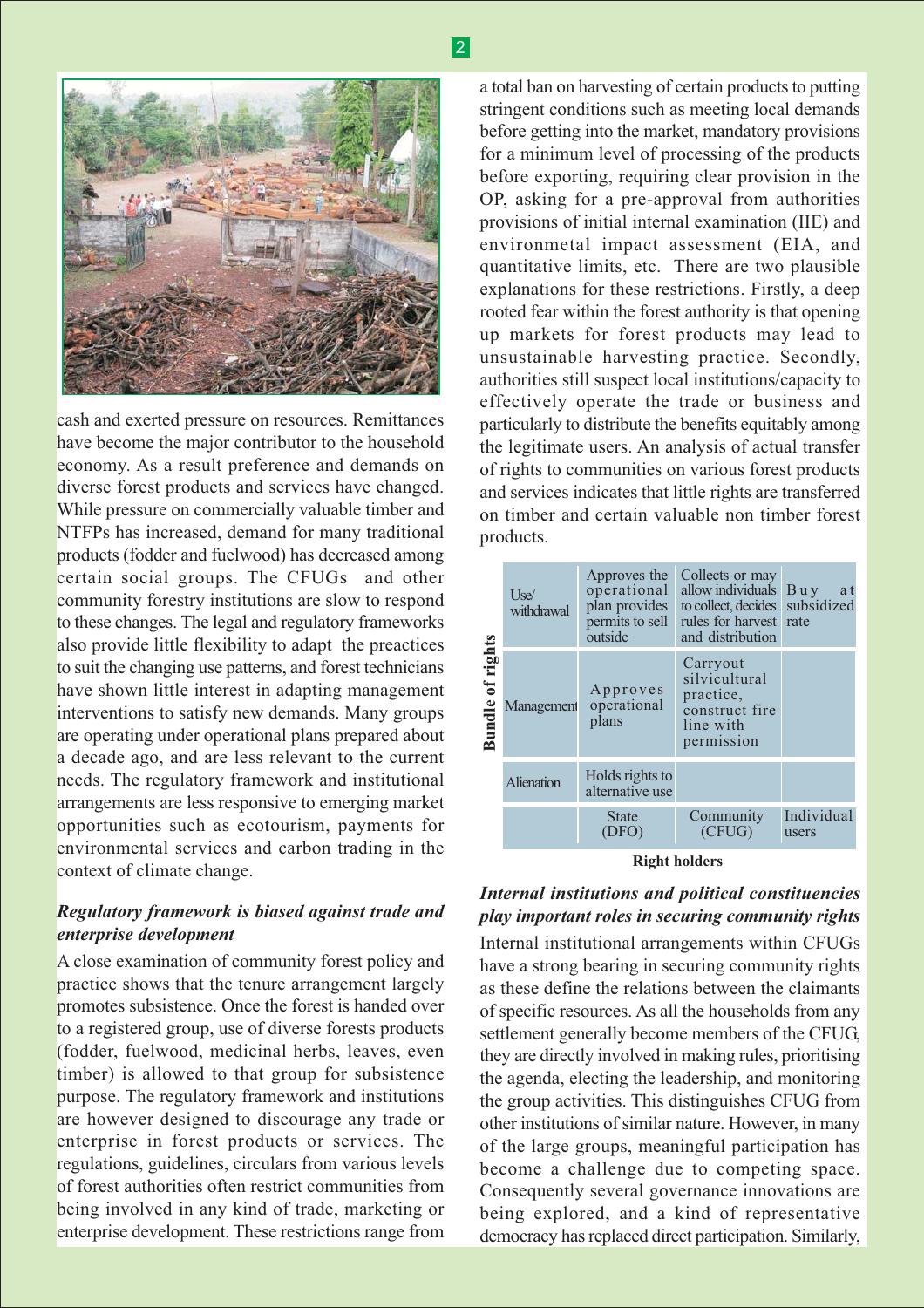# $|3|$

allocation of small plots among the members for active management has been practiced in some groups expecting increased productivity of the resource. This can be regarded as private management within collective governance. Citizens' networks such as FECOFUN have played a crucial role in tenure security of users over forest resources. The establishment of FECOFUN and its institutional strengthening at various levels have had huge impacts in strengthening community rights over forests.

The political constituency is another important factor shaping community rights. Political constituency can be conceptualised as a network of supportive actors. Community forestry has benefitted from the existence of political and professional groups, NGOs, donors and other civil society groups that provide legal, moral and material support for ensuring or protecting community rights. Community forestry has attracted the attention of a large number of citizen groups from local to national and international levels. This thick layer of support organisations has enhanced the political profile of community forestry groups, increased their internal capacity and helped change the balance of power with the authorities in favour of community rights.

#### Weak tenure has hindered local communities' performance in the market

Forest products are largely regarded as public (state) property. Since historically Nepal has had only state and private property, there has been little recognition of collective property of communities. As discussed above, despite the formal 'handover' of forests, the state retains critical rights and undermines communities' rights over forests. This is especially true in the context of forest product trade or enterprises. The weak community tenure over certain products is reflected in the relations of power between communities and buyers. Consequently the community people have a low bargaining capacity. Also since the regulations and institutions favour subsistence use. CFUGs have little experience in dealing with the market, leading to poor performance. Instead, the traders who use every tactic to deal effectively with the cumbersome bureaucracy have been benefiting from the current market opportunities on forests products and services over and above communities.

# Narrow understanding of community forestry has intensified conflict with mobile pastoralists.

Conflict with mobile herders who keep Chauri (cross of Yak and tropical cows), goat and sheep called transhumant pastoralism in the high mountain region is a unique issue in community forestry. Transhumant pastoralism along the high mountain range in Nepal stands at odds with community forestry practice, which is based on stratic resources, (i.e. forest and sedentary farmers). Although the policy and laws on community forestry do not exclude temporary herders, most of the user groups have not integrated pastoralism into their management practices. As a result, there is ongoing conflict between the CFUGs and the herders in the region. Both parties, but especially the herders, have suffered from this conflict resulting in a decline in the population of the herds.

### Rights devolved to people through community forestry have created different levels of impact on livelihoods, income, forest condition and equity

There is widespread recognition that after handover of once degraded forests to the communities, they are restored rapidly. Annual income of the CFUGs is also increasing though there are several unharnessed opportunities due to constraining regulatory, bureaucratic and capacity related aspects. CFUGs are investing a large amount of CFUG income in community physical infrastructure development such as roads, irrigation, community buildings, etc., and relatively less on enhancing other livelihoods assets. Similarly, though there are several anecdotal innovations for contribution in poverty reduction and equity, these are the least attended aspects within the CFUGs.